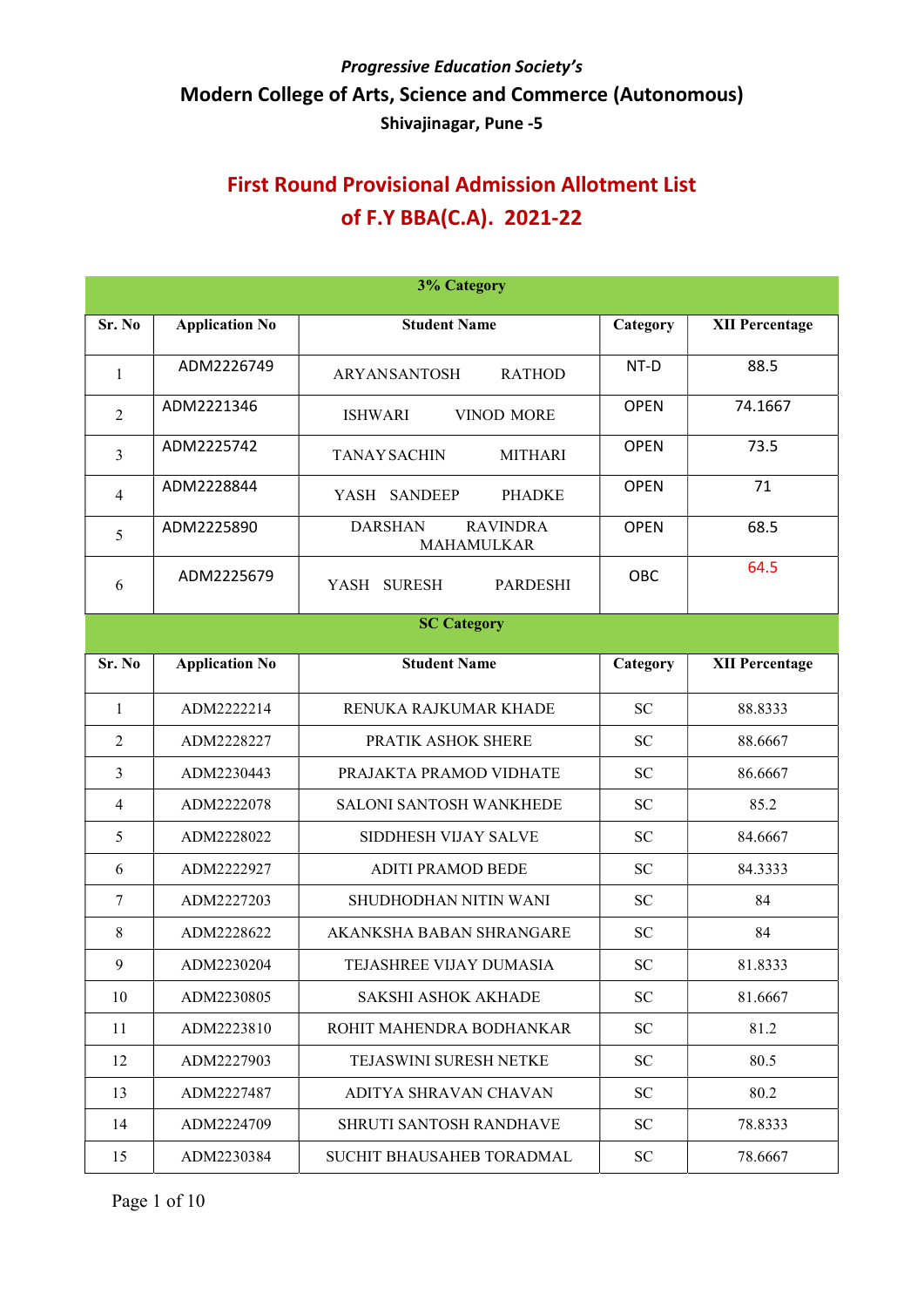| 16             | ADM2227052            | <b>SAKSHI VIJAY LOKHANDE</b>   | <b>SC</b>  | 78.1667               |  |  |
|----------------|-----------------------|--------------------------------|------------|-----------------------|--|--|
| 17             | ADM2230291            | <b>MANASI SANTOSH DHAVALE</b>  | <b>SC</b>  | 77.6667               |  |  |
| 18             | ADM2230718            | <b>SAYALI GAUTAM RAKSHE</b>    | <b>SC</b>  | 77.1667               |  |  |
| 19             | ADM2222158            | SHARVARI SANDEEP KSHIRSAGAR    | <b>SC</b>  | 76.4                  |  |  |
| 20             | ADM2227286            | SHRAVANI VILAS OVHAL           | <b>SC</b>  | 76.1667               |  |  |
| 21             | ADM2230509            | ARPITA SURENDRA JADHAV         | <b>SC</b>  | 74.8333               |  |  |
| 22             | ADM2229285            | AKSHADA SUNIL KALPANDE         | <b>SC</b>  | 74.8333               |  |  |
| 23             | ADM2226130            | <b>GAURAVI GAJENDRA SAKATE</b> | <b>SC</b>  | 74                    |  |  |
| 24             | ADM2228788            | PRADNYA DADA PAWAR             | <b>SC</b>  | 72.6667               |  |  |
| 25             | ADM2229585            | <b>SEJAL JITENDRA SARODE</b>   | <b>SC</b>  | 72.1667               |  |  |
| 26             | ADM2228764            | <b>SHREYAS KANTILAL UBALE</b>  | <b>SC</b>  | 71.6667               |  |  |
| 27             | ADM2229864            | SANCHITA JYOTIBA GAIKWAD       | <b>SC</b>  | 71.3333               |  |  |
| 28             | ADM2221441            | <b>SAMEEP SANJAY BHOSALE</b>   | <b>SC</b>  | 71                    |  |  |
|                | <b>ST Category</b>    |                                |            |                       |  |  |
|                |                       |                                |            |                       |  |  |
| Sr. No         | <b>Application No</b> | <b>Student Name</b>            | Category   | <b>XII Percentage</b> |  |  |
| 1              | ADM2229528            | PRARTHANA BASAWARAJ BHANDARI   | <b>ST</b>  | 86.3333               |  |  |
| $\overline{2}$ | ADM2226571            | ANUJ ANAND OVHAL               | <b>SC</b>  | 70.6667               |  |  |
| $\mathfrak{Z}$ | ADM2229730            | VAISHNAVI GOPAL BHAVANE        | <b>SC</b>  | 70.1667               |  |  |
| $\overline{4}$ | ADM2222866            | <b>SUDIP SANTOSH THANGE</b>    | <b>SC</b>  | 69.3333               |  |  |
| 5              | ADM2221244            | ROHIT KUNDAN SHINDE            | <b>SC</b>  | 68                    |  |  |
| 6              | ADM2225607            | SHRAVAN DIGAMBAR KADAM         | <b>SC</b>  | 68                    |  |  |
| $\tau$         | ADM2229978            | SNEHA SANJAY NETKE             | <b>SC</b>  | 67.6667               |  |  |
| 8              | ADM2222957            | TRISHALA AJIT TAMBOLI          | <b>SC</b>  | 66.8333               |  |  |
| 9              | ADM2223088            | RUTUJA SANJAY GOTARNE          | SC         | 66.8333               |  |  |
| 10             | ADM2228446            | <b>JANHAVI SANTOSH SHINDE</b>  | ${\rm SC}$ | 66.6667               |  |  |
| 11             | ADM2230583            | KOMAL RAHUL KHARAT             | ${\rm SC}$ | 66.6667               |  |  |
| 12             | ADM2225120            | SHRADDHA MAHENDRA BHOSALE      | SC         | 66.5                  |  |  |
| 13             | ADM2229471            | RIDDHESH UMESH PHULE           | SC         | 66.1667               |  |  |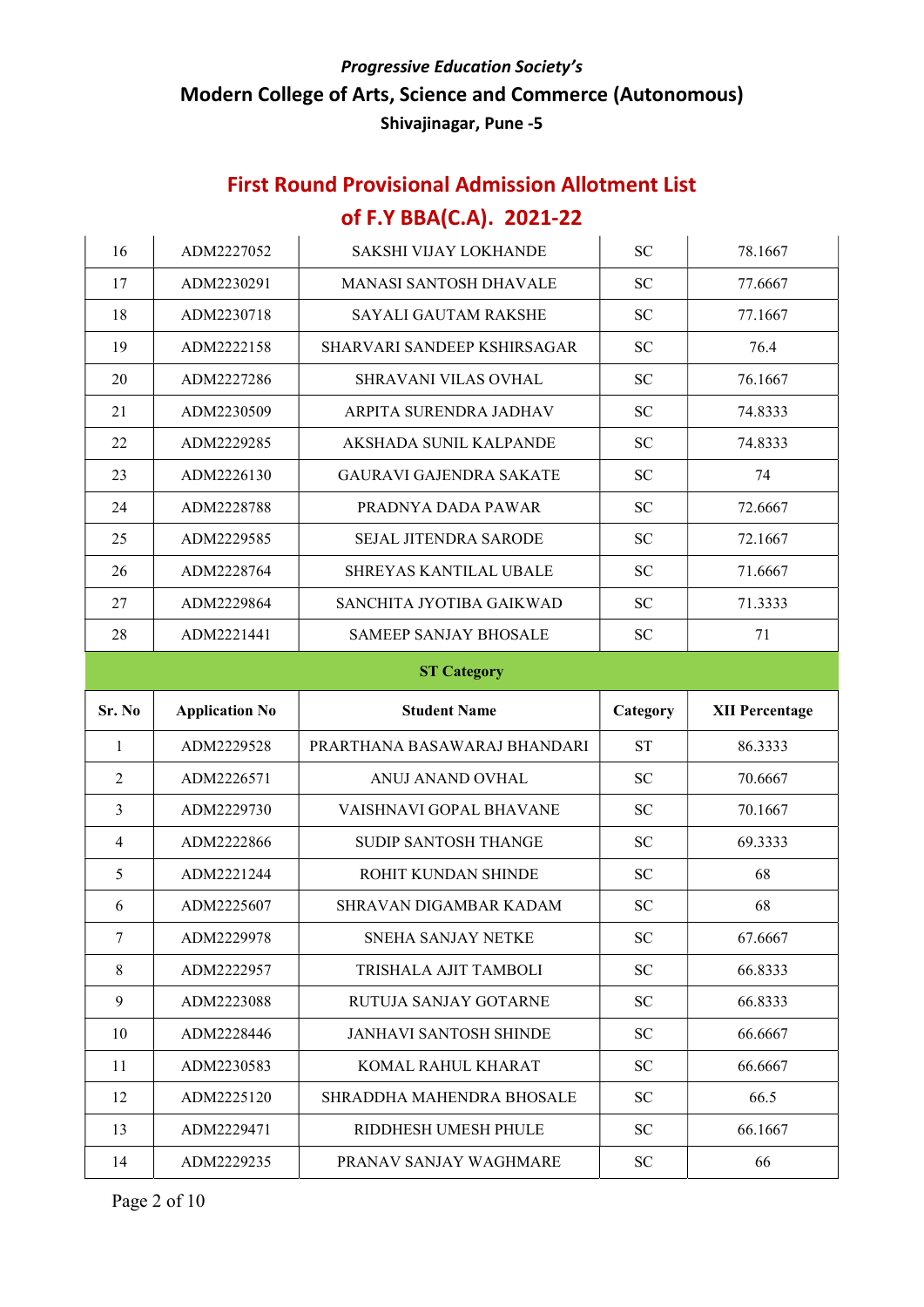# First Round Provisional Admission Allotment List

## of F.Y BBA(C.A). 2021-22

| 15                      | ADM2230089            | SHRAVANI JAYANT RANDIVE        | SC & 3%  | 65.3333               |  |
|-------------------------|-----------------------|--------------------------------|----------|-----------------------|--|
| NT-A / VJNT / VJDT      |                       |                                |          |                       |  |
| Sr. No                  | <b>Application No</b> | <b>Student Name</b>            | Category | <b>XII Percentage</b> |  |
| $\mathbf{1}$            | ADM2226548            | ADITI SHASHIKANT PATIL<br>Open |          | 78.8333               |  |
| 2                       | ADM2226272            | SMRITI BHARAT SINGH            | Open     | 78.6667               |  |
| 3                       | ADM2227808            | YASIN SIDDIQUE ANSARI          | Open     | 78.4                  |  |
| $\overline{4}$          | ADM2226631            | <b>JASWANT SITARAM JAT</b>     | Open     | 78.3333               |  |
| 5                       | ADM2229156            | DNYANESHWARI SUNIL SURVE       | Open     | 78.3333               |  |
| 6                       | ADM2221267            | SHRENIK SAMBHAJI SAWANT        | Open     | 78.2                  |  |
| $\tau$                  | ADM2222175            | ATHARV RAJENDRA PUJARI         | Open     | 78.1667               |  |
|                         |                       | <b>NT B Category</b>           |          |                       |  |
| Sr. No                  | <b>Application No</b> | <b>Student Name</b>            | Category | <b>XII Percentage</b> |  |
| 1                       | ADM2222350            | PRIYAM PRASHANT PAL            | Open     | 78                    |  |
| $\mathbf{2}$            | ADM2226611            | ROHAN MAHENDRA JAGTAP          | Open     | 77.8333               |  |
| 3                       | ADM2228996            | SHRUTIKA DNYANESHWAR SUKRE     | Open     | 77.6667               |  |
| 4                       | ADM2222484            | MANISHA SELVAM PILLAY          | Open     | 77.6667               |  |
| 5                       | ADM2222569            | ASHWIN UNNIKRISHNAN<br>Open    |          | 77.6667               |  |
|                         |                       | <b>NT C Category</b>           |          |                       |  |
| Sr. No                  | <b>Application No</b> | <b>Student Name</b>            | Category | <b>XII Percentage</b> |  |
| 1                       | ADM2223000            | PRITHVI SUNIL MENON            | Open     | 77.6667               |  |
| $\boldsymbol{2}$        | ADM2229270            | PRANAY PRAKASH PATIL           | Open     | 77.5                  |  |
| $\mathbf{3}$            | ADM2231030            | KARTIK PURSHOTTAM KACHOLYA     | Open     | 77.5                  |  |
| $\overline{\mathbf{4}}$ | ADM2228271            | ANJANI SOMNATH PARDESHI        | Open     | 77.3333               |  |
| 5                       | ADM2223090            | SOYAIB MUKHTAR ANSARI          | Open     | 77.1667               |  |
| 6                       | ADM2224186            | NIKITA SANTOSH BHAGAT          | Open     | 76.8333               |  |
| 7                       | ADM2225494            | <b>SOURABH KISHOR MUNDE</b>    | Open     | 76.3333               |  |
| 8                       | ADM2222738            | <b>AKASH ARUN PARTE</b>        | Open     | 76.3333               |  |
| <b>NT D Category</b>    |                       |                                |          |                       |  |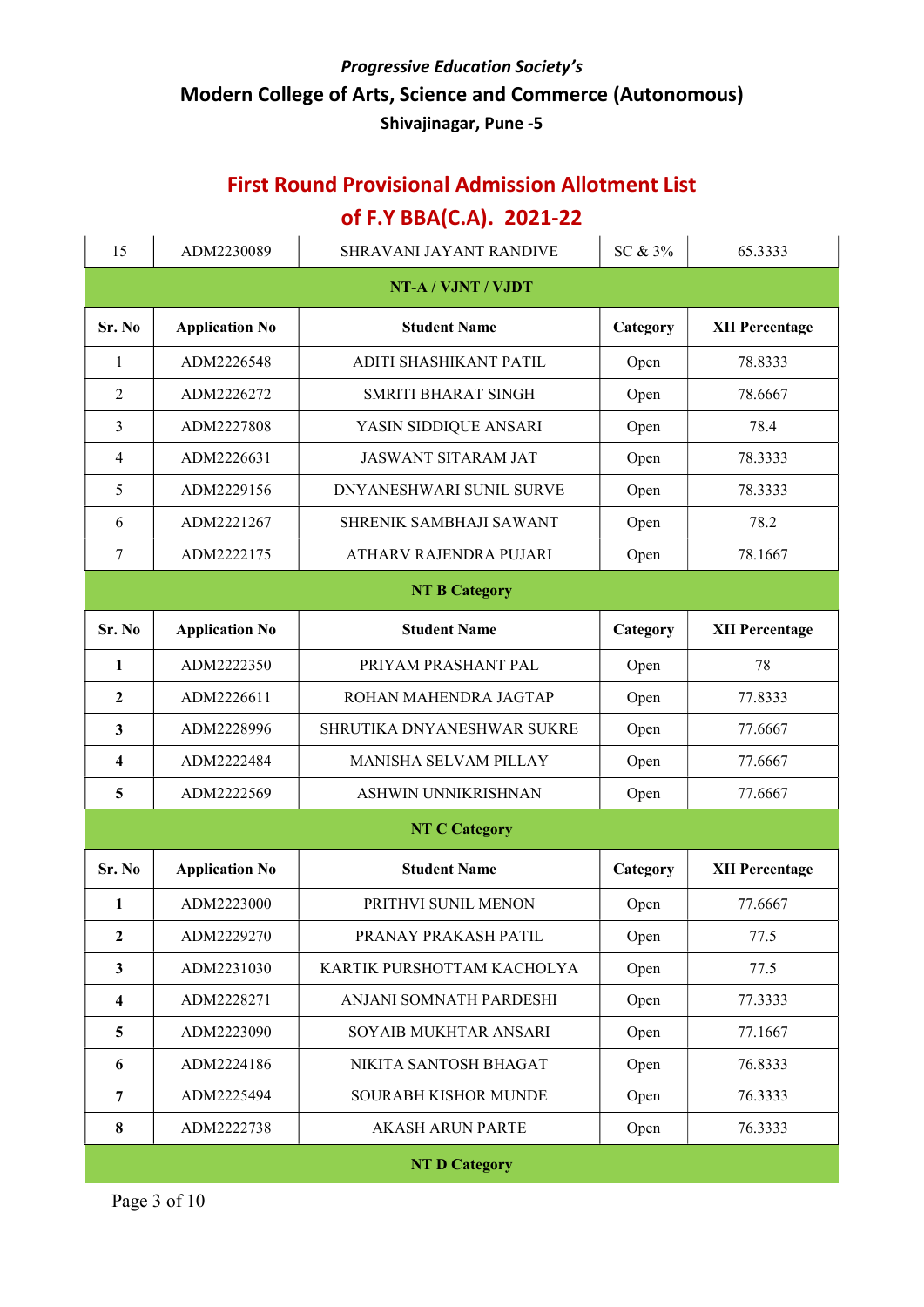| Sr. No       | <b>Application No</b> | <b>Student Name</b>                    | Category   | <b>XII Percentage</b> |
|--------------|-----------------------|----------------------------------------|------------|-----------------------|
| 1            | ADM2230420            | VANAVE PRANOTI GORAKHNATH              | NT(D)      | 93.1667               |
| $\mathbf{2}$ | ADM2226862            | RAHUL RAJENDRA PARKHAD                 | NT(D)      | 80.8333               |
| $\mathbf{3}$ | ADM2229990            | RUSHIKESH RAJENDRA BHATANE             | NT(D)      | 74.8333               |
| 4            | ADM2228488            | ABHISHEK SHRINIWAS KARALI              | <b>SBC</b> | 58.5                  |
|              |                       | <b>SBC Category</b>                    |            |                       |
| Sr. No       | <b>Application No</b> | <b>Student Name</b>                    | Category   | <b>XII Percentage</b> |
| 1            | ADM2224039            | PURVA SANJAY BHARATE                   | <b>SBC</b> | 85.8333               |
| $\mathbf{2}$ | ADM2223377            | MRUNAY SHARAD KHAMKAR                  | <b>SBC</b> | 82.5                  |
| 3            | ADM2228480            | PRANAV SHIVAJI KATKAM                  | <b>SBC</b> | 77.1667               |
| 4            | ADM2223484            | AVINASH NARESH BADGU                   | <b>SBC</b> | 72                    |
|              |                       | <b>OBC</b> Category                    |            |                       |
| Sr. No       | <b>Application No</b> | <b>Student Name</b>                    | Category   | <b>XII Percentage</b> |
| 1            | ADM2223743            | SANIKA DATTATRAY BHUJBAL               | OBC        | 91.1667               |
| $\mathbf{2}$ | ADM2226717            | PRATIK GOKUL BORSE                     | OBC        | 90.5                  |
| 3            | ADM2221223            | SOHAM MADHAV PATIL                     | OBC        | 89.5                  |
| 4            | ADM2228052            | SHRAVANI ARUN JADHAV                   | OBC        | 87.8333               |
| 5            | ADM2221625            | DHANASHRI RAJESH PUKALE                | OBC        | 87.6667               |
| 6            | ADM2224950            | <b>RASIKA SUNIL BAG</b>                | OBC        | 87.5                  |
| 7            | ADM2221866            | PRASAD MALLAYYA SWAMI                  | OBC        | 86.8333               |
| 8            | ADM2221478            | VINAYA CHANDRAKANT<br><b>MALVADKAR</b> | OBC        | 86.6667               |
| 9            | ADM2230642            | KISHORI RAMCHANDRA GURAV               | OBC        | 86.3333               |
| 10           | ADM2230966            | <b>SAKSHI RAVINDRA BAIT</b>            | OBC        | 86.3333               |
| 11           | ADM2222874            | SANIKA SANDEEP SUPNEKAR                | OBC        | 86.1667               |
| 12           | ADM2228627            | ANURAG PRAVIN NIKAM                    | OBC        | 85.8333               |
| 13           | ADM2224799            | <b>SHRAVANI KAILAS GARIBE</b>          | OBC        | 85.5                  |
| 14           | ADM2230331            | KRUSHNA BALASAHEB TILEKAR              | OBC        | 85.3333               |
| 15           | ADM2224698            | ATHARVA SANJAY KHONDE                  | OBC        | 85                    |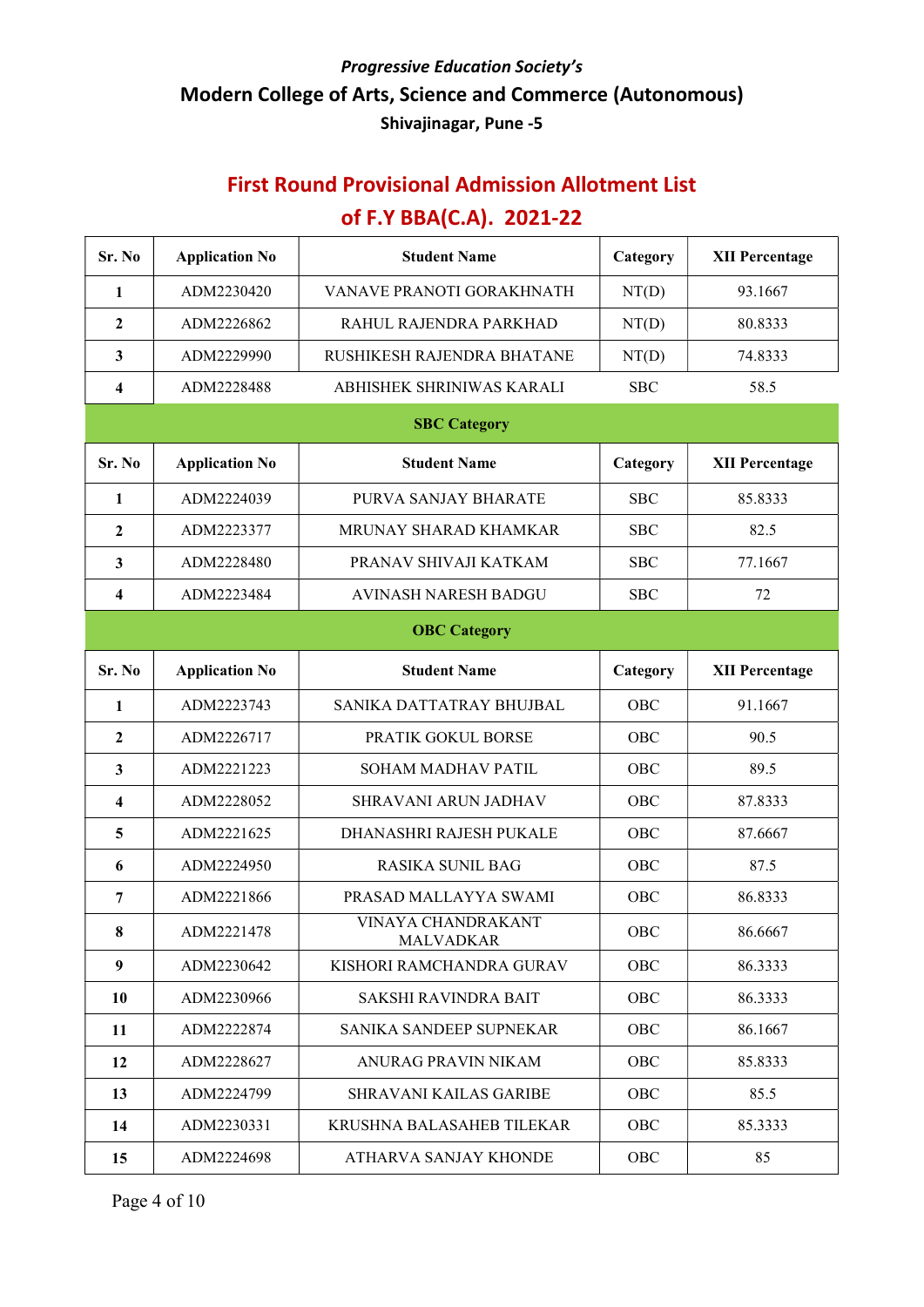| 16        | ADM2222513            | LOCHANA RAVINDRA DESALE                   | OBC         | 84.8333               |
|-----------|-----------------------|-------------------------------------------|-------------|-----------------------|
| 17        | ADM2221181            | OBC<br><b>MURLI VISHWAS PAGARE</b>        |             | 84.83                 |
| 18        | ADM2228019            | TRUPTI SHIRISH KHANDALKAR                 | OBC         | 84.5                  |
| 19        | ADM2221734            | ROHAN SUDHIR BATHAM                       | OBC         | 84.4                  |
| <b>20</b> | ADM2228209            | SNEHAL BHAUSAHEB THORAT                   | OBC         | 84.3333               |
| 21        | ADM2221457            | SANSKAR TUKARAM SHINDE                    | OBC         | 84.1667               |
| 22        | ADM2223136            | YASHSWI YOGENDRA GANDHAK                  | OBC         | 84                    |
| 23        | ADM2227635            | MIJAN IMAM MULANI                         | OBC &<br>3% | 83.6667               |
| 24        | ADM2230786            | OMKAR DEEPAK SHETH                        | <b>OBC</b>  | 83.6667               |
| 25        | ADM2228722            | UTKARSH VIJAY RENUKDAS                    | OBC         | 83.3333               |
| 26        | ADM2224277            | SHIVAM SIDDHNATH PATEL                    | OBC         | 82.8333               |
| 27        | ADM2221933            | PRANAV RAVINDRA GOLANDE                   | OBC         | 82.6667               |
| 28        | ADM2221503            | OBC &<br><b>AMINUL SULTAN NADAF</b><br>3% |             | 82.3333               |
| 29        | ADM2227141            | CHINMAYEE UDAY DAITHANKAR                 | OBC         | 82                    |
| 30        | ADM2230414            | NEHA SUKHDEV PARKHI                       | OBC         | 82                    |
| 31        | ADM2230535            | NIKHIL UMESH PATIL                        | OBC         | 81.1667               |
| 32        | ADM2221580            | ATHARVA SANJAY MAHAMUNI                   | <b>OBC</b>  | 81.1667               |
| 33        | ADM2229497            | ANIKET MOHAN LAMKHADE                     | OBC         | 81                    |
| 34        | ADM2229341            | KHUSHAL GAJANAN VARADE                    | OBC         | 80.6667               |
| 35        | ADM2221908            | KRISHNAL RAVINDRA PATIL PATIL             | <b>OBC</b>  | 80.4                  |
| 36        | ADM2225226            | SHIVANI WAMANRAO DHONDE                   | OBC         | 80.1667               |
| 37        | ADM2229346            | TEJAS SANTOSH NARKHEDE                    | OBC         | 79.8333               |
| 38        | ADM2222457            | ASHISH PRAKASH SAGWEKAR                   | OBC         | 79.8                  |
| 39        | ADM2223343            | VINAYAK VAIJANATH GHAGARDARE              | OBC         | 79.5                  |
| 40        | ADM2230059            | PALLAVI RAMESH PAGAR                      | OBC         | 79.3333               |
| 41        | ADM2230687            | SHRADDHA RAMESH BHOPALE                   | OBC         | 78.6667               |
|           |                       | <b>EWS Category</b>                       |             |                       |
| Sr. No    | <b>Application No</b> | <b>Student Name</b>                       | Category    | <b>XII Percentage</b> |
| 1         | ADM2222629            | SOMNATH BABURAO PALKAR                    | EWS         | 85.8333               |
|           |                       |                                           |             |                       |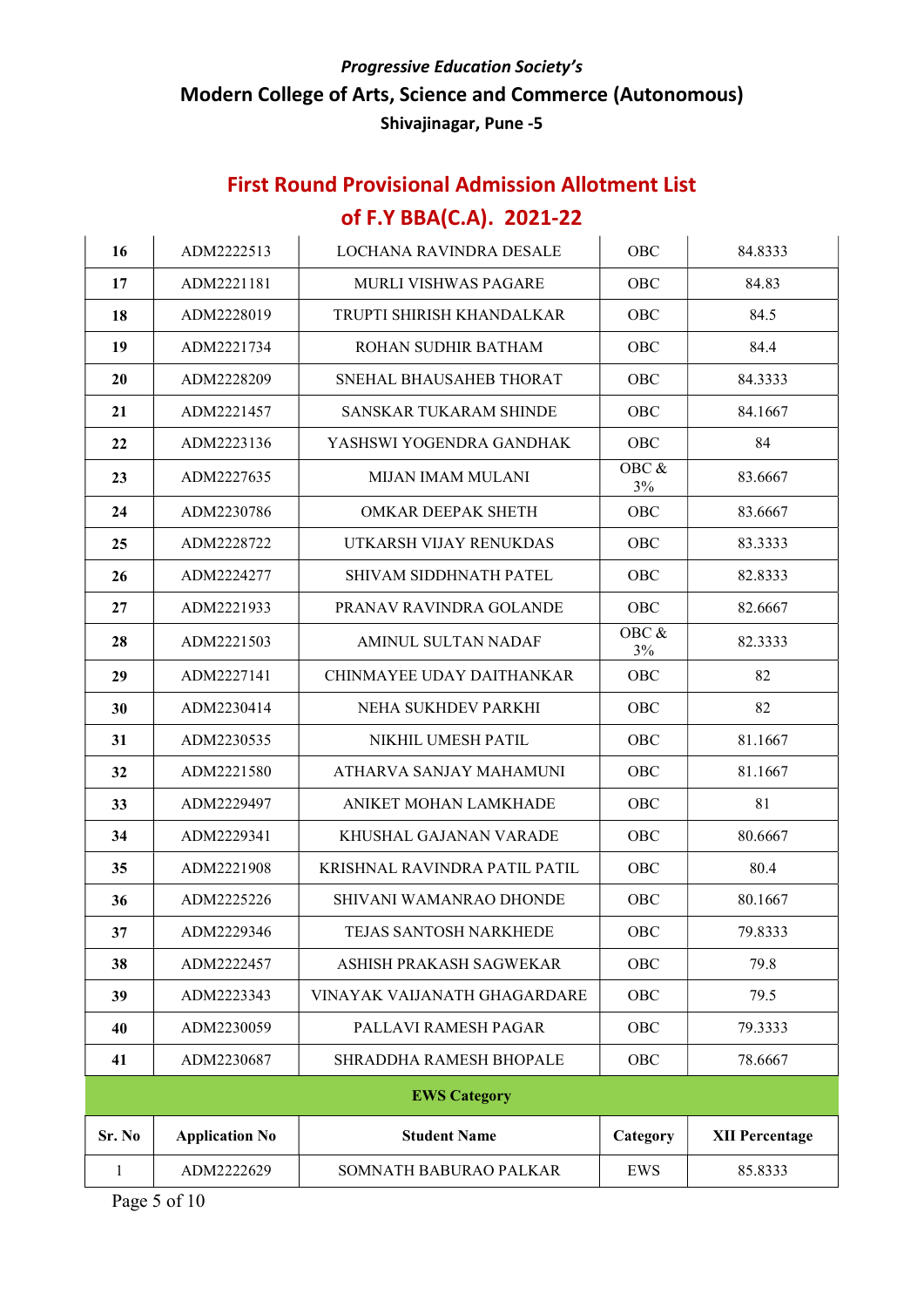## First Round Provisional Admission Allotment List of F.Y BBA(C.A). 2021-22

| $\overline{2}$ | ADM2221561            | <b>ATHARAV AJAY KULKARNI</b>   | <b>EWS</b>  | 84.8333               |
|----------------|-----------------------|--------------------------------|-------------|-----------------------|
| 3              | ADM2224392            | YASH VINOD DESHMUKH            | <b>EWS</b>  | 84.5                  |
| $\overline{4}$ | ADM2231028            | PRANAV PRASHANT MULEY          | EWS         | 84                    |
| 5              | ADM2222731            | HARSH PRAVIN MALEWAR           | EWS         | 81.5                  |
| 6              | ADM2223651            | HARSH PRAVIN MALEWAR           | EWS         | 81.5                  |
| 7              | ADM2227895            | VAISHNAVI AJIT PHADTARE        | EWS         | 80.5                  |
| 8              | ADM2231119            | <b>SOHAM BHARAT JATHAR</b>     | EWS         | 78                    |
| 9              | ADM2223940            | MADHURA NILESH DUBAL           | EWS         | 77.8333               |
| 10             | ADM2225418            | DURGESH SURESH CHUNGLE         | EWS         | 75.5                  |
| 11             | ADM2229381            | SANKET SANTOSH MALWADKAR       | EWS         | 75.5                  |
| 12             | ADM2222936            | ADITYA RAMDAS PARANDE          | EWS &<br>3% | 75.1667               |
| 13             | ADM2230190            | <b>SAMYAK JITENDRA JAIN</b>    | EWS         | 74.6667               |
| 14             | ADM2223689            | PARAS RAJESH SHAHA             | EWS         | 69.8333               |
| 15             | ADM2225747            | <b>RUTUJA VIKRAM SHINDE</b>    | EWS         | 58.7692               |
| 16             | ADM2222755            | MAHI NARESH KHORIYA            | Open        | 79.5                  |
| 17             | ADM2223887            | <b>SUMAN VINOD CHOUDHARY</b>   | Open        | 79.5                  |
| 18             | ADM2224361            | AVINASH SAMEER KARNIK          | Open        | 79.1667               |
| 19             | ADM2222517            | <b>SHUBHAM NAVNATH AWATADE</b> | Open        | 79.1667               |
| 20             | ADM2222771            | ANKIT KADU JAGTAP              | Open        | 79                    |
| 21             | ADM2221200            | ADITYA RAJENDRA JAGTAP         | Open        | 79                    |
| 22             | ADM2222246            | <b>JANHAVI GULAB PHALE</b>     | Open        | 78.8333               |
|                |                       | <b>OPEN Category</b>           |             |                       |
| Sr. No         | <b>Application No</b> | <b>Student Name</b>            | Category    | <b>XII Percentage</b> |
| 1              | ADM2225917            | <b>SAMEER SANTOSH POLEKAR</b>  | Open        | 100                   |
| $\overline{2}$ | ADM2225938            | PRATHMESH SOPAN UBHE           | Open        | 100                   |
| $\mathfrak{Z}$ | ADM2227356            | <b>BHAKTI NARENDRA PATEL</b>   | Other       | 95.6667               |
| $\overline{4}$ | ADM2225662            | BEAUTY KUMARI ANUJ SHARMA      | Open        | 94.8333               |
| 5              | ADM2223944            | <b>AMAN FEROZ SAYED</b>        | Open        | 93.6667               |
| 6              | ADM2224774            | KINCHIT YADWINDER KUMAR        | Open        | 93.1667               |

Page 6 of 10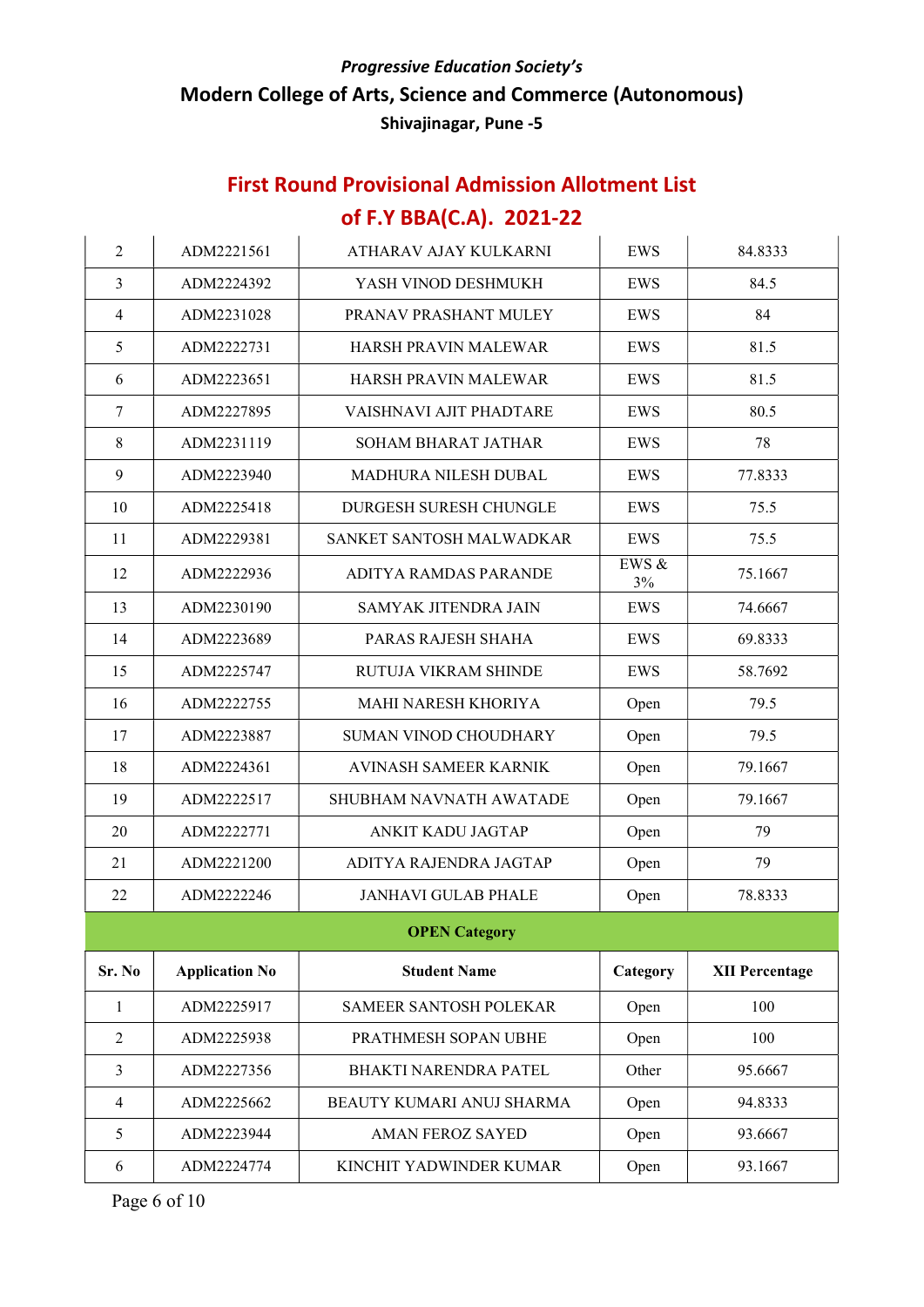| 7  | ADM2221352 | KAVERI SANJAY GHAWATE                | Open  | 92      |
|----|------------|--------------------------------------|-------|---------|
| 8  | ADM2221517 | OMKAR RATNAKAR KULKARNI              | Open  | 91.5    |
| 9  | ADM2222387 | ASHWARAJ AVINASH KHARAT              | Open  | 91.5    |
| 10 | ADM2224396 | <b>CHAITRALI AJAY GAUD</b>           | Open  | 90.8333 |
| 11 | ADM2229043 | SIDDHI VISHNU KALE                   | Open  | 90.8333 |
| 12 | ADM2224896 | SHREYA JAYSINGH WALUNJ               | Open  | 90.5    |
| 13 | ADM2221760 | VEDANT PADMAKAR DANKH                | Open  | 89.8333 |
| 14 | ADM2227098 | <b>AYUSH NINGOT</b>                  | Other | 89.6    |
| 15 | ADM2221320 | KHUSHI SAMIR KADIWAL                 | Open  | 89.5    |
| 16 | ADM2221112 | <b>DIKSHA JHA</b>                    | Open  | 89      |
| 17 | ADM2230589 | RAUNAK PRADEEP YADAV                 | Open  | 88.6    |
| 18 | ADM2221723 | VAIBHAVI MARUTI BANDAL               | Open  | 88      |
| 19 | ADM2223793 | ANKITA KUMAR CHAUDHARI<br>Open       |       | 88      |
| 20 | ADM2226845 | SHRADDHA DILIP KAPASE<br>Open        |       | 87.8333 |
| 21 | ADM2228793 | <b>GAURAV RAMANUJ MISHRA</b><br>Open |       | 87.8333 |
| 22 | ADM2230473 | DARSHAN DEEPAK ZANWAR<br>Open        |       | 87.3333 |
| 23 | ADM2225790 | OMKAR MANOJ NAVALE<br>Open           |       | 87.3333 |
| 24 | ADM2223424 | KASHISH SANDEEP SHROFF               | Open  | 87.1667 |
| 25 | ADM2223776 | VAISHNAVI MANGESH SHEWALKAR          | Open  | 87      |
| 26 | ADM2221475 | ATHARVA GIRISH NAIK                  | Open  | 87      |
| 27 | ADM2223405 | <b>ABIN SHAJI GEORGE</b>             | Open  | 86.5833 |
| 28 | ADM2221569 | CHAITANYA SUNIL DHARMAWAT            | Open  | 86.3333 |
| 29 | ADM2223330 | AMEYA VINAYAK JOSHI                  | Open  | 86.1667 |
| 30 | ADM2228838 | BHAVIK PANKAJ SANCHETI               | Open  | 85.8333 |
| 31 | ADM2229911 | CHANCHAL TRILOKCHAND SAINI           | Open  | 85.5    |
| 32 | ADM2221603 | SHAHID SHARIF SAYYED                 | Open  | 85.3333 |
| 33 | ADM2221738 | <b>SEJAL RAMESH SATPUTE</b>          | Open  | 85.3333 |
| 34 | ADM2221233 | PURVA SATYAWAN ZAPKE                 | Open  | 85.2    |
| 35 | ADM2221421 | ASHISH SINGH JADON                   | Open  | 85      |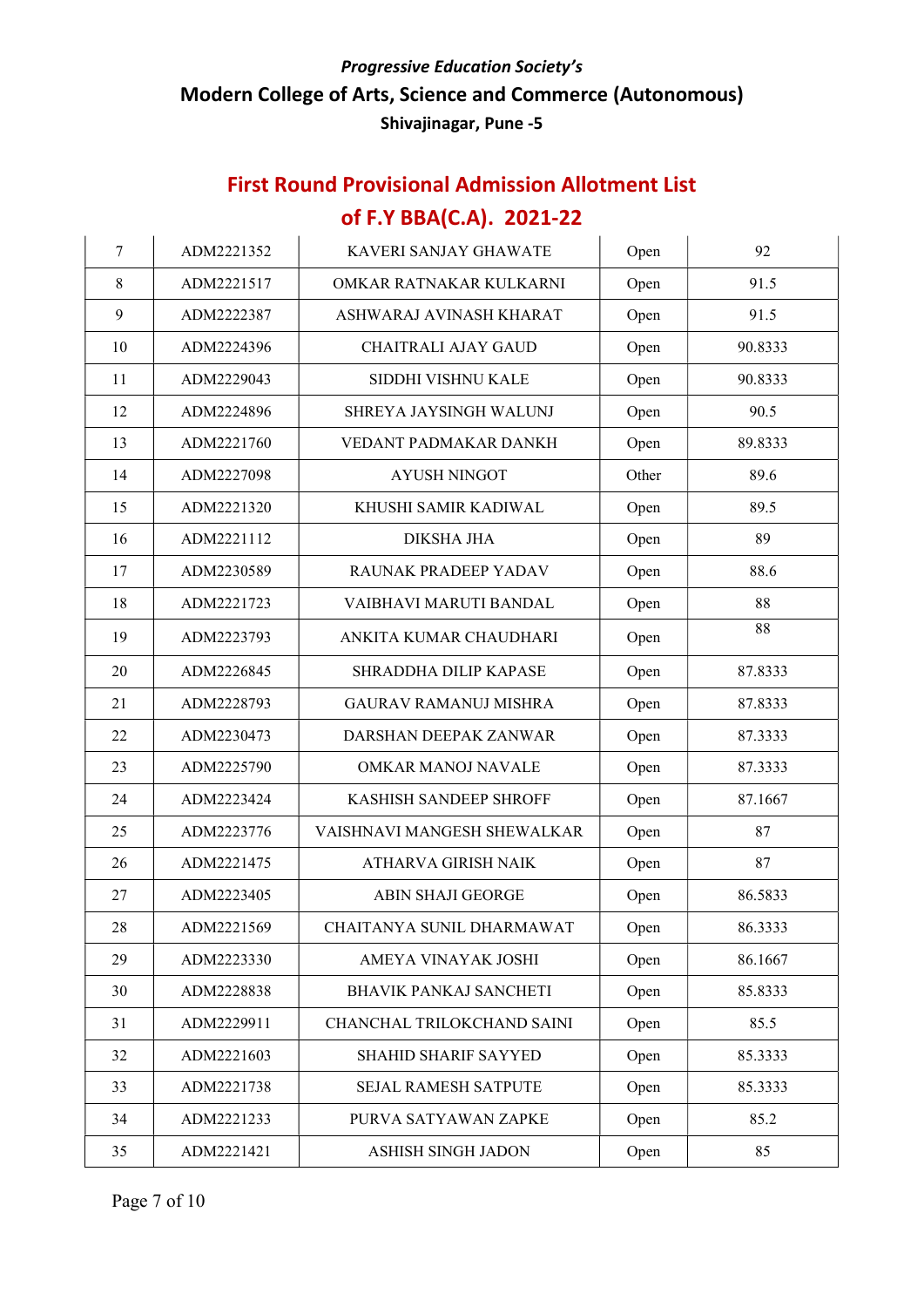### First Round Provisional Admission Allotment List

## of F.Y BBA(C.A). 2021-22

| 36 | ADM2223408 | SRUSHTI RAMCHANDRA TONDE                       | Open | 85      |
|----|------------|------------------------------------------------|------|---------|
| 37 | ADM2225475 | TARUNKUMAR THIRUPATHAIAH<br><b>BATHALA</b>     | Open | 85      |
| 38 | ADM2226527 | SIDDHESH CHANDRASHEKHAR<br><b>CHAVAN</b>       | Open | 85      |
| 39 | ADM2225809 | HARSHADA NITIN KHANDELWAL                      | Open | 84.5    |
| 40 | ADM2227226 | SANIKA KASHINATH RAJPURE                       | Open | 83.8333 |
| 41 | ADM2229949 | PRAGAJI RAMNIKLAL TANK                         | Open | 83.8333 |
| 42 | ADM2222313 | <b>SAKSHI BHIMRO TAPKIR</b>                    | Open | 83.8    |
| 43 | ADM2230986 | YASH MAHADEV KARPE                             | Open | 83.6667 |
| 44 | ADM2229005 | SHIVRAJ VITTHAL PRACHANDE                      | Open | 83.5    |
| 45 | ADM2224788 | KALASHA ARUN DOKHALE                           | Open | 83.3333 |
| 46 | ADM2224824 | <b>SHWETA SANDESH UBALE</b>                    | Open | 83.3333 |
| 47 | ADM2225907 | BHAKTI SANKARSHAN KULKARNI                     | Open | 83.1667 |
| 48 | ADM2223795 | <b>DINESH SUKHDEV PAWAR</b>                    | Open | 83      |
| 49 | ADM2222638 | <b>FAIZ SAMIR SAYYED</b>                       | Open | 83      |
| 50 | ADM2221980 | ATHARVA SHAMRAO GAIKWAD                        | Open | 83      |
| 51 | ADM2221620 | <b>JITESH PRABHAKAR MORE</b><br>Open           |      | 83      |
| 52 | ADM2228700 | SHRUTHIKA DEEPAK JAGADALE                      | Open | 82.8333 |
| 53 | ADM2225608 | NISHA HARKESH GUPTA                            | Open | 82.6667 |
| 54 | ADM2224415 | SHIVARTHA VIJAY DHAMALE                        | Open | 82.6667 |
| 55 | ADM2221654 | SHRUTI MAHENDRA KADAM                          | Open | 82.3333 |
| 56 | ADM2222105 | HARSH BANWARI SHARMA                           | Open | 82.3333 |
| 57 | ADM2221511 | AVADHOOT PRASHANT TOPLE                        | Open | 82      |
| 58 | ADM2222664 | RAJKUMAR VENKATRAO DONGARI                     | Open | 82      |
| 59 | ADM2222572 | TUSHAR MUKUND SALUNKE                          | Open | 82      |
| 60 | ADM2228959 | <b>GANESH MARUTI JAGALPURE</b>                 | Open | 81.8333 |
| 61 | ADM2231075 | NILESHSINGH MOHABBATSINGH<br><b>RAJPUROHIT</b> | Open | 81.6667 |
| 62 | ADM2221805 | FARDEEN SAMEER KHAN                            | Open | 81.6667 |
| 63 | ADM2222199 | ANUJA SANDEEP GHEWADE                          | Open | 81.6667 |
| 64 | ADM2223394 | SNEHANKITA JAYAVANTRAO<br><b>GAVHANE</b>       | Open | 81.3333 |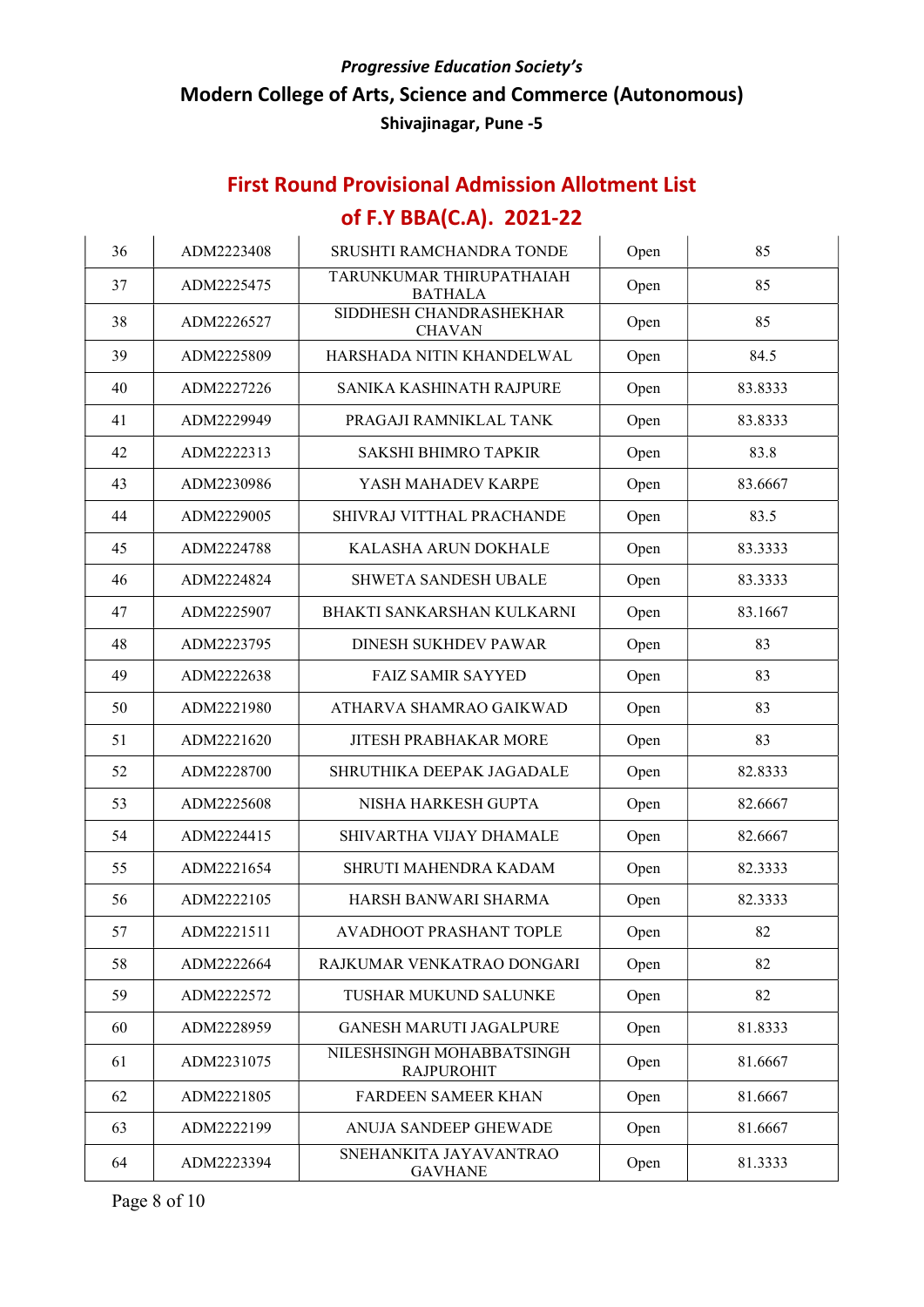## First Round Provisional Admission Allotment List of F.Y BBA(C.A). 2021-22

| 65 | ADM2228816 | <b>ANJALI BIMAL SINGH</b>   | Open &<br>3% | 81.3333 |
|----|------------|-----------------------------|--------------|---------|
| 66 | ADM2221135 | DIKSHA SANJAY MALUSARE      | Open         | 81.16   |
| 67 | ADM2222238 | ANOSH PRADEEP BHAKARE       | Open         | 81      |
| 68 | ADM2221459 | <b>CHETAN VINOD SEN</b>     | Open         | 80.8333 |
| 69 | ADM2223344 | DISHA SANTOSH MEHTA         | Open         | 80.6667 |
| 70 | ADM2227015 | <b>GAURAV KUMAR SHARMA</b>  | Open         | 80.6    |
| 71 | ADM2229626 | PRATIK YUVRAJ BHOSALE       | Open         | 80.3333 |
| 72 | ADM2221843 | VAISHNAVI SANJAY KHISTY     | Open         | 80.3333 |
| 73 | ADM2223693 | YASHVARDHAN RAJESH SAMSUKHA | Open         | 80.1667 |
| 74 | ADM2225956 | MEGHANA RAMESH JINTIKAR     | Open         | 80.1667 |
| 75 | ADM2222037 | <b>SHILPA MANJIT SINGH</b>  | Open         | 80      |
| 76 | ADM2221573 | <b>MADHURA VINAY SARAF</b>  | Open         | 80      |
| 77 | ADM2228748 | <b>SAHIL VILAS NAIK</b>     | Open         | 80      |
| 78 | ADM2226274 | PRAJAKTA RAJARAM JOSHI      | Open         | 80      |
| 79 | ADM2227397 | SHUBHAM SHAILENDRA BAM      | Open         | 79.8333 |
| 80 | ADM2221877 | <b>AADIL YUSUF SHAIKH</b>   | Open         | 79.8333 |
| 81 | ADM2221609 | DHRUVIN JITENDRA SONI       | Open         | 79.6667 |
| 82 | ADM2227983 | JAGDISH MANGILAL JANGID     | Open         | 79.6667 |

#### Category wise Seat Distribution

| Category     | <b>Total seats</b> | Category    | <b>Total seats</b> |  |
|--------------|--------------------|-------------|--------------------|--|
| SC.          | 28                 | <b>SBC</b>  | 4                  |  |
| ST           | 1                  | OBC         | 41                 |  |
| VJNT-A       | 0                  | <b>SEBC</b> | 0                  |  |
| $NT-B-1$     | 0                  | <b>EWS</b>  | 15                 |  |
| $NT-C-2$     | 0                  | <b>OPEN</b> | 82                 |  |
| $NT-D-3$     | 3                  |             |                    |  |
| Total: $174$ |                    |             |                    |  |